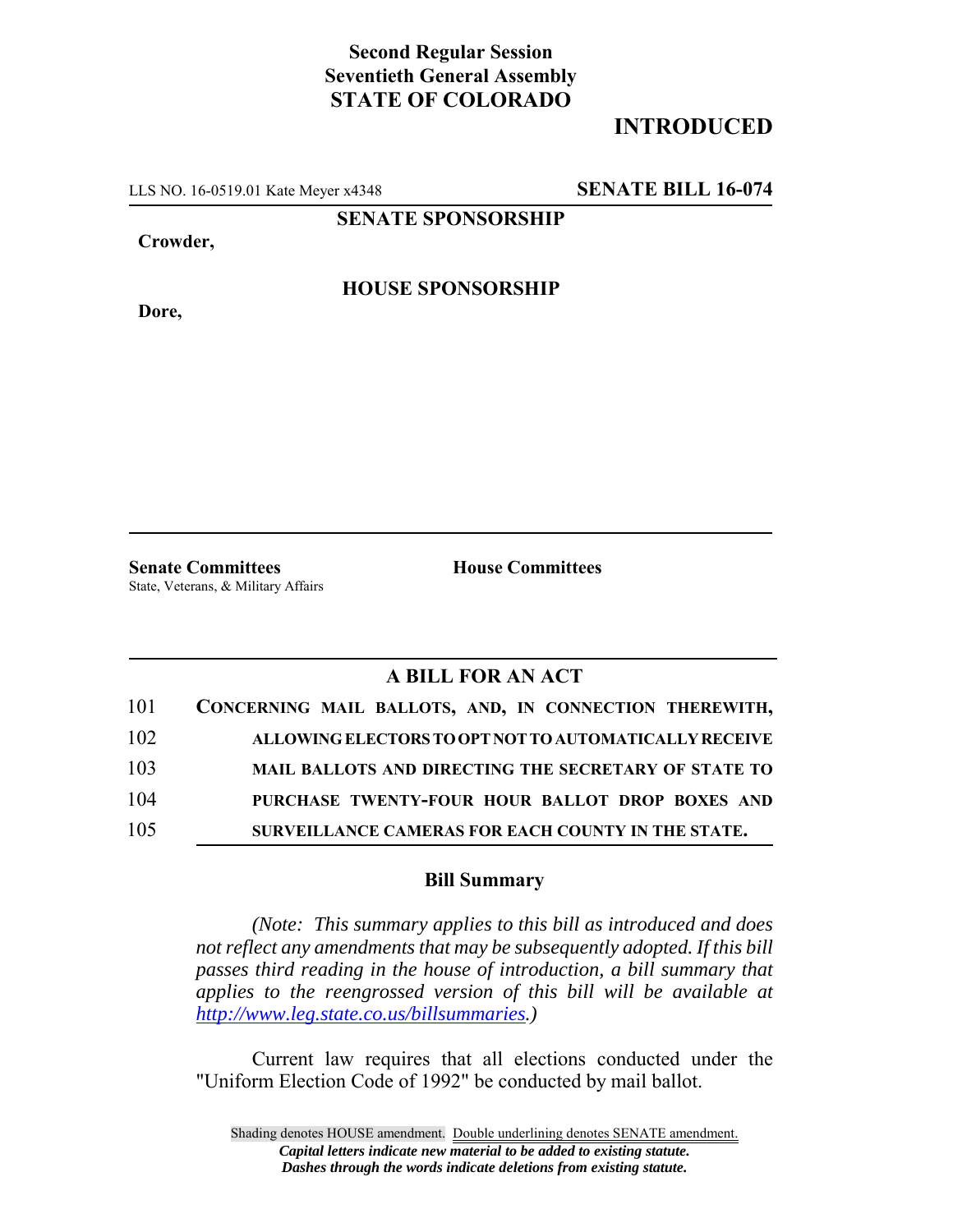**Sections 2 and 3** of the bill allow an elector, in accordance with rules adopted by the secretary of state, to opt out of automatically receiving mail ballots by completing a form on the online voter registration system. An elector who opts out may also resume receiving automatic mail ballots in accordance with the processes set forth by the secretary of state.

**Section 4** of the bill:

- ! Directs the secretary of state to use federal "Help America Vote Act" grant moneys to purchase at least one 24-hour drop box and surveillance camera for each county in the state;
- ! Allows counties to request a waiver from receiving such boxes and cameras; and
- ! Specifically authorizes the secretary of state to promulgate rules to implement these provisions.

1 *Be it enacted by the General Assembly of the State of Colorado:*

2 **SECTION 1. Short title.** The short title of this act is the "Voter 3 Choice Act".

4 **SECTION 2.** In Colorado Revised Statutes, **amend** 1-7.5-104 as

5 follows:

 **1-7.5-104. Mail ballot elections - applicability - ability of an elector to opt not to receive mail ballots automatically - rules.** (1) For all general, primary, odd-year, coordinated, recall, and congressional vacancy elections conducted on or after July 1, 2013, and for any election in which the governing board of a political subdivision other than a county determines that an election shall be by mail ballot, the county clerk and recorder or designated election official for the political subdivision, as applicable, shall conduct the election by mail ballot under the supervision of, and subject to rules promulgated in accordance with article 4 of title 24, C.R.S., by, the secretary of state.

16 (2) AN ELECTOR MAY, IN ACCORDANCE WITH RULES ADOPTED BY 17 THE SECRETARY OF STATE PURSUANT TO ARTICLE 4 OF TITLE 24, C.R.S.,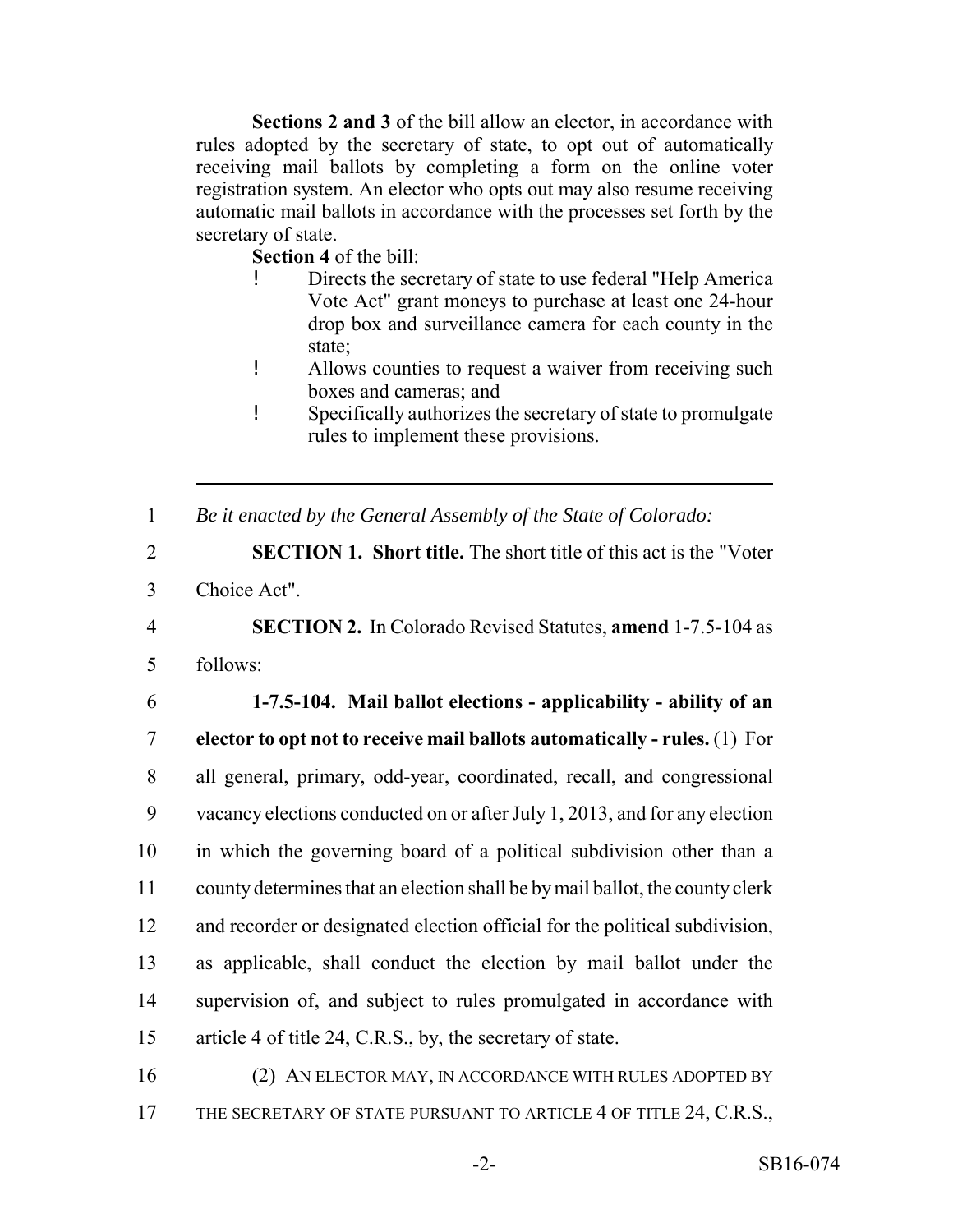OPT NOT TO AUTOMATICALLY RECEIVE MAIL BALLOTS BY COMPLETING AN ELECTRONIC FORM ON THE ONLINE VOTER REGISTRATION SYSTEM CREATED IN ACCORDANCE WITH SECTION 1-2-202.5. SUCH OPTION MAY BE SELECTED FOR ANY SINGLE ELECTION OR TO ALL ELECTIONS CONDUCTED UNDER THIS CODE. AN ELECTOR SO OPTING MAY RESUME AUTOMATIC RECEIPT OF MAIL BALLOTS IN ACCORDANCE WITH THE PROCESSES SET FORTH BY RULE OF THE SECRETARY OF STATE.

 **SECTION 3.** In Colorado Revised Statutes, 1-7.5-107, **amend** (3) 9 (a) (I) as follows:

 **1-7.5-107. Procedures for conducting mail ballot election - primary elections - first-time voters casting a mail ballot after having registered by mail to vote - in-person request for ballot.** 13 (3) (a) (I) EXCEPT AS PROVIDED IN SECTION 1-7.5-104 (2), not sooner than twenty-two days before a general, primary, or other mail ballot election, and no later than eighteen days before the election, except as provided in subparagraph (II) of this paragraph (a), the county clerk and recorder or designated election official shall mail to each active registered elector, at the last mailing address appearing in the registration records and in accordance with United States postal service regulations, a mail ballot packet, which shall be marked "DO NOT FORWARD. ADDRESS 21 CORRECTION REQUESTED.", or any other similar statement that is in accordance with United States postal service regulations. Nothing in this subsection (3) affects any provision of this code governing the delivery of mail ballots to an absent uniformed services elector, nonresident overseas elector, or resident overseas elector covered by the federal "Uniformed and Overseas Citizens Absentee Voting Act", 42 U.S.C. sec. 1973ff et seq.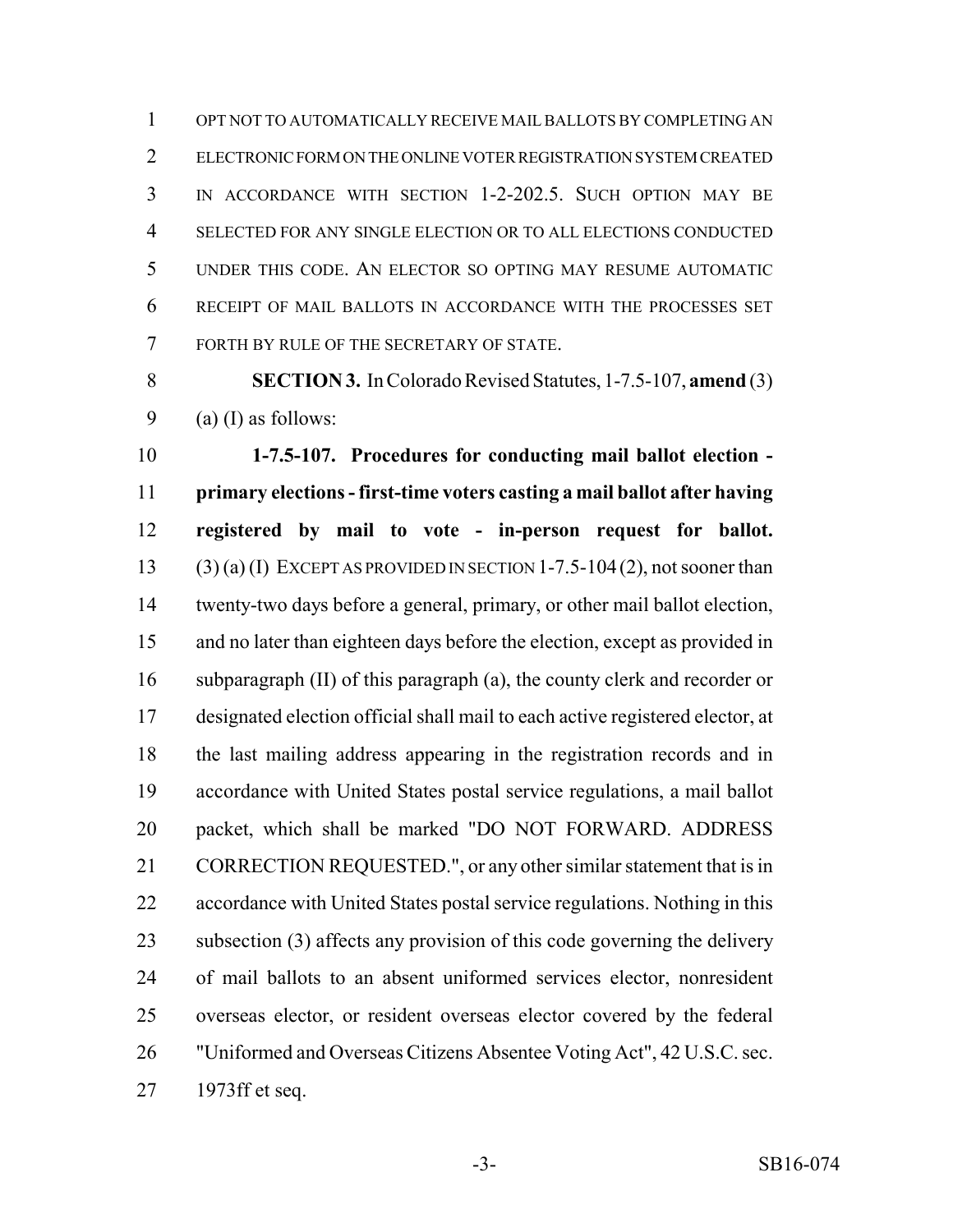**SECTION 4.** In Colorado Revised Statutes, 1-5-102.9, **add** (5) as follows:

 **1-5-102.9. Voter service and polling centers - number required - services provided - drop-off locations - rules - repeal.** (5) (a) EXCEPT AS PROVIDED IN PARAGRAPH (b) OF THIS SUBSECTION (5), THE SECRETARY OF STATE, USING MONEYS IN THE FEDERAL ELECTIONS ASSISTANCE FUND CREATED IN SECTION 1-1.5-106 THAT WERE RECEIVED BY THE STATE FROM THE FEDERAL GOVERNMENT PURSUANT TO THE FEDERAL "HELP AMERICA VOTE ACT OF 2002", PUB. L. 107-252, CODIFIED AT 42 U.S.C. SEC. 15301 10 ET SEQ., SHALL PURCHASE ONE TWENTY-FOUR HOUR SECURE DROP BOX AND ONE SURVEILLANCE CAMERA FOR EACH COUNTY IN THE STATE.

 (b) THE SECRETARY OF STATE SHALL NOT PURCHASE EITHER A TWENTY-FOUR HOUR SECURE DROP BOX OR A SURVEILLANCE CAMERA FOR ANY COUNTY THAT TIMELY SUBMITS A WRITTEN REQUEST FOR A WAIVER FROM PARAGRAPH (a) OF THIS SUBSECTION (5).

 (c) THE SECRETARY OF STATE MAY, IN ACCORDANCE WITH ARTICLE 17 4 OF TITLE 24, C.R.S., ADOPT RULES TO IMPLEMENT THIS SUBSECTION (5).

 **SECTION 5. Act subject to petition - effective date - applicability.** (1) This act takes effect at 12:01 a.m. on the day following the expiration of the ninety-day period after final adjournment of the general assembly (August 10, 2016, if adjournment sine die is on May 11, 22 2016); except that, if a referendum petition is filed pursuant to section 1 (3) of article V of the state constitution against this act or an item, section, or part of this act within such period, then the act, item, section, or part will not take effect unless approved by the people at the general election to be held in November 2016 and, in such case, will take effect on the date of the official declaration of the vote thereon by the governor.